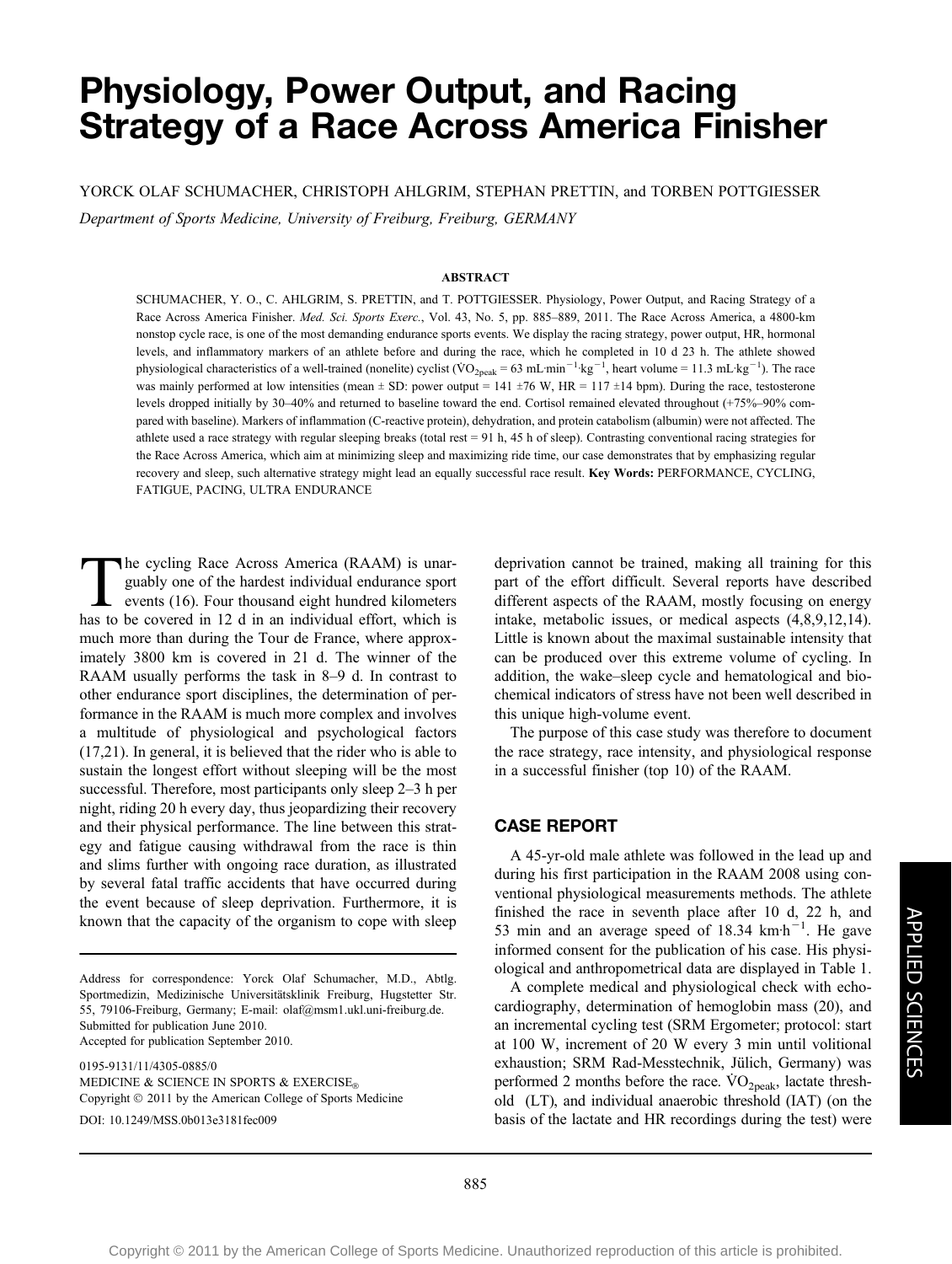TABLE 1. Anthropometrical and physiological data of a RAAM participant obtained 8 wk before the race.

| 45<br>Age (yr)<br>Training (yr)<br>8<br>29,924<br>Kilometers per year (2008)<br>Height (m)<br>Weight (kg)<br>77<br>Hb mass $(g \cdot kg^{-1})$<br>Heart volume $(mL \cdot kg^{-1})$<br>11.3<br>Power output at LT $(W \cdot kg^{-1})$<br>Power output at IAT $(W \cdot kq^{-1})$<br>Maximal power output $(W \cdot kg^{-1})$<br>$VO2peak$ (mL min <sup>-1</sup> kg <sup>-1</sup> )<br>63.2 | . טשאו טוויט וטוס |       |
|--------------------------------------------------------------------------------------------------------------------------------------------------------------------------------------------------------------------------------------------------------------------------------------------------------------------------------------------------------------------------------------------|-------------------|-------|
|                                                                                                                                                                                                                                                                                                                                                                                            |                   |       |
|                                                                                                                                                                                                                                                                                                                                                                                            |                   |       |
|                                                                                                                                                                                                                                                                                                                                                                                            |                   |       |
|                                                                                                                                                                                                                                                                                                                                                                                            |                   | 1.80  |
|                                                                                                                                                                                                                                                                                                                                                                                            |                   |       |
|                                                                                                                                                                                                                                                                                                                                                                                            |                   | 12.54 |
|                                                                                                                                                                                                                                                                                                                                                                                            |                   |       |
|                                                                                                                                                                                                                                                                                                                                                                                            |                   | 2.37  |
|                                                                                                                                                                                                                                                                                                                                                                                            |                   | 3.72  |
|                                                                                                                                                                                                                                                                                                                                                                                            |                   | 4.69  |
|                                                                                                                                                                                                                                                                                                                                                                                            |                   |       |
|                                                                                                                                                                                                                                                                                                                                                                                            | Maximal HR (bpm)  | 174   |

determined as measures of aerobic performance (18). Basic exercise test data are displayed in Table 1.

During the RAAM, the athlete wore am HR monitor (Polar Oy, Kempele Finland) and used an SRM Powermeter (SRM Rad-Messtechnik) on his bicycle; thereby, HR and power output during the entire race were registered every 5 s. The power meter was zeroed at the start of each riding segment. The times and distances for every cycled segment were recorded, and the sleeping/recovery times were noted. Sleep quality was not assessed.

Figure 1 displays the timeline of the RAAM together with HR, power output, cadence, and speed. The main findings are a very constant power output throughout the race, resulting in a relatively steady speed despite a constantly changing topography during the race. HR showed a decrease over race duration.

At the start and at the finish and on five mornings during the race at 8:00 a.m. local time, a venous blood sample was obtained from a forearm vein. Blood sampling was performed after a period of 10 min to allow the vascular volumes to stabilize with the athlete in a seated position (3). The blood was centrifuged and stored at  $-4$ <sup>o</sup>C. After the race, all the samples were analyzed in batch for albumin (as a measure of protein metabolism and hydration), testosterone (as a measure of the hormonal/metabolic state), C-reactive protein (CRP, as a measure of inflammation), cortisol (as a measure of stress or sympathetic activation), and pro–brain natriuretic peptide (pro-BNP, as a measure of cardiovascular stress and an indicator of left ventricular dysfunction). All measures were performed according to current laboratory standards on equipment in a certified laboratory that was submitted to regular internal and external quality controls. The laboratory values are displayed in Table 2. The main results were an initial rise in pro-BNP and a drop in testosterone, and both variables gradually returned to baseline with ongoing race duration. Cortisol increased from the start of the race and remained elevated beyond the normal range throughout the race.

# **DISCUSSION**

The data obtained from the HR and the power output recordings during the race identify the RAAM as a continuous, low-intensity effort. Compared with other cycling race types, virtually no time is spent at higher intensities, and there is little variation of power output. Power output throughout the race averages 1.8  $W \text{ kg}^{-1}$ , which is lower than data reported for flat stages of major cycling



FIGURE 1—Elevation profile of the RAAM 2008, power output (W), HR (bpm), speed (km·h $^{-1}$ ), cadence (rpm), and the riding schedule of the studied athlete.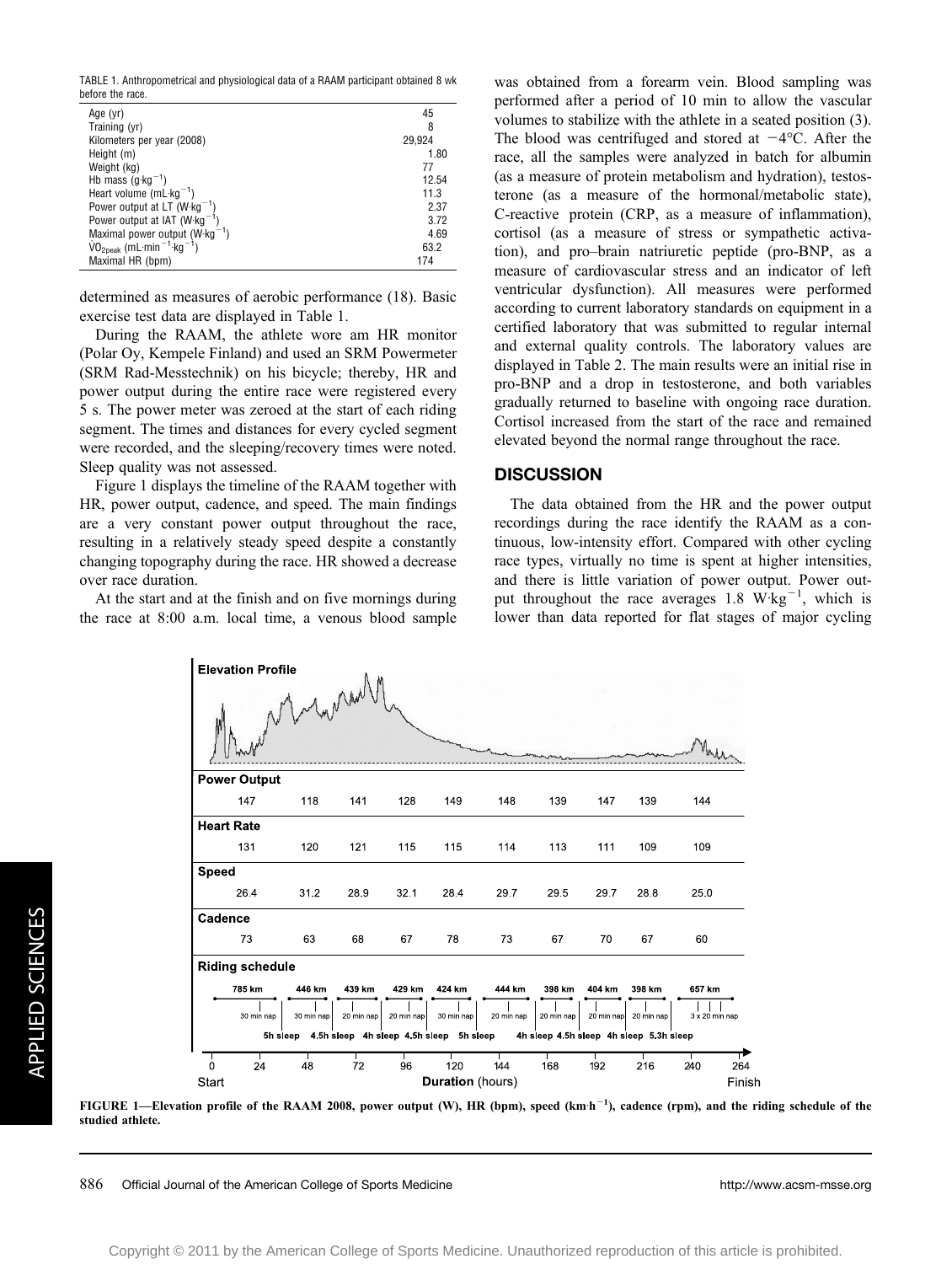|              | Albumin (g·dL <sup>-1</sup> ) | HS-CRP (mg·dL $^{-1}$ ) | pro-BNP (pg $\cdot$ dL $^{-1}$ ) | Testosterone (nmol $-L^{-1}$ ) | <b>Change from</b><br>Baseline (%) | Cortisol (nmol $L^{-1}$ ) | <b>Change from</b><br>Baseline (%) |
|--------------|-------------------------------|-------------------------|----------------------------------|--------------------------------|------------------------------------|---------------------------|------------------------------------|
| Normal range | $3.4 - 4.8$                   | <5                      | < 125                            | $9.9 - 27.8$                   |                                    | 171-536                   |                                    |
| Baseline     | 4.4                           | 0.04                    | 40                               | 11.79                          |                                    | 429                       |                                    |
| Day 2        | 4.5                           | 0.9                     | 614                              | 8.36                           |                                    | 809                       | 189                                |
| Day 4        | 4.3                           | 0.5                     | 713                              | 7.27                           | 61                                 | 757                       | 177                                |
| Day 5        | 4.3                           | 0.42                    | 476                              | 9.22                           | 78                                 | 784                       | 183                                |
| Day 7        | 4.2                           | 0.2                     | 469                              | 10.56                          | 90                                 | 615                       | 143                                |
| Day 9        | 4.3                           | 0.0                     | 246                              | 14.8                           | 126                                | 737                       | 172                                |
| Day 10       | 4.1                           | 0.07                    | 245                              | 16.73                          | 142                                | 705                       | 164                                |
| Finish       | 4.1                           | 0.12                    | 99                               | 17.68                          | 167                                | 646                       | 105                                |

Changes from baseline (%) are indicated for testosterone and cortisol.

tours  $(2.5-3.5 \text{ W} \text{ kg}^{-1})$  (22). This difference is certainly due to the different duration and average speeds of the events.

The athlete kept a constant speed throughout the race with no drop in velocity toward the end, suggesting an appropriate pacing strategy (Fig. 1). It has to be noted that the official, overall speed average of  $18.34 \text{ km}\cdot\text{h}^{-1}$  comprises all resting periods. The average speed calculated for actual cycling time (not including recovery periods) was  $28.04 \text{ km} \cdot \text{h}^{-1}$ .

From a physiological point of view, the exercise testing data of the studied athlete obtained before the race are comparable with those reported for well-trained (nonelite) cyclists. The aerobic performance (described as power output at LT or IAT) is substantially lower than that in professional cyclists competing in conventional road races. Similarly, other measures that have been used to predict or describe aerobic performance such as  $\rm\dot{VO}_{2peak}$ , hemoglobin mass, and cardiac volume were noticeably lower than that in professional cyclists (5,6). These data suggest that maximum aerobic capacity and other physiological characteristics known to support high-intensity aerobic exercise are not required for success in the RAAM. When relating the power output during the race to the results of the laboratory test conducted before the race, it appears that the athlete performed virtually the entire race at intensities around or below the LT, irrespective of the topographic characteristics of the course.

During the race, a significant drop of the average HR for each segment is visible with power output remaining stable. This is in line with findings from multiday events in professional road cycling and ultraendurance cycling competition (2,15). According to the literature, this observation is most likely to be attributed to a reduced sensitivity of the heart to sympathetic stimulation, exercise-related plasma volume expansion, or a fatigue-associated sympathetic activity of the nervous system with ongoing racing. However, in view of the laboratory (cortisol) measures described in the following sections, the latter mechanism seems unlikely in our data. The fact that power output did not change accordingly but remained stable over the entire race might allow speculation on other explications; in fact, it might be possible that the phenomenon indicates some kind of ''training adaptation'' in reducing the HR necessary for a given exercise intensity. However, no information on the respective development of maximal HR and power output

throughout the race or other measures that might help to differentiate between these two explanations is available.

## BLOOD MEASUREMENT

At baseline, all measured variables were in the normal range. HS-CRP and albumin remained stable throughout the period of the study and indicate an absence of significant systemic inflammation or important protein catabolism. In contrast, pro-BNP increased in the first few days of racing to gradually return to normal levels until the end of the race. Pro-BNP and BNP are markers of cardiovascular stress and have been shown to be elevated after different types of endurance exercise to levels well beyond what is measured in our subject (10,19). Interestingly, pro-BNP dropped back to baseline in our athlete after several days despite an unchanged exercise load. No other data are available on cardiac markers during multiday endurance events until present; however, our results suggest that the organism seems to adapt to the "new" cardiac workload, either by a down-regulation of receptors (thus modulating the same signal through a lower concentration of BNP) or by accomplishing the adaptive processes induced by the initially elevated BNP. Furthermore, it seems that the cardiovascular system is not negatively affected by 10 d of continuous, low-intensity exercise.

Testosterone decreased initially by 30%–40% and recovered slowly to reach normal levels toward the end of the race (Table 2). Extensive endurance exercise is known to suppress the hypopituary–gonadal axis. This phenomenon has been described before for ultraendurance events as being caused by a sympathetic activation (adrenal stress response) (7,11,13). In our study, testosterone returns to normal levels during the race, which points toward the fact that the organism might have adapted to the daily challenge of cycling at this stage. Cortisol as a marker of sympathetic stress is indeed increased after the start of the race and remained elevated throughout (+75%–90% compared with baseline), as expected after several days of intensive exercise (13). This finding indicates that despite the subjective well being of the athlete, his organism was under continuous sympathetic stimulation. Whether this does in fact represent an ''abnormal'' state or is the normal response of an athlete participating in the RAAM is to be discussed. It has to be pointed out that the results for cortisol need to be interpreted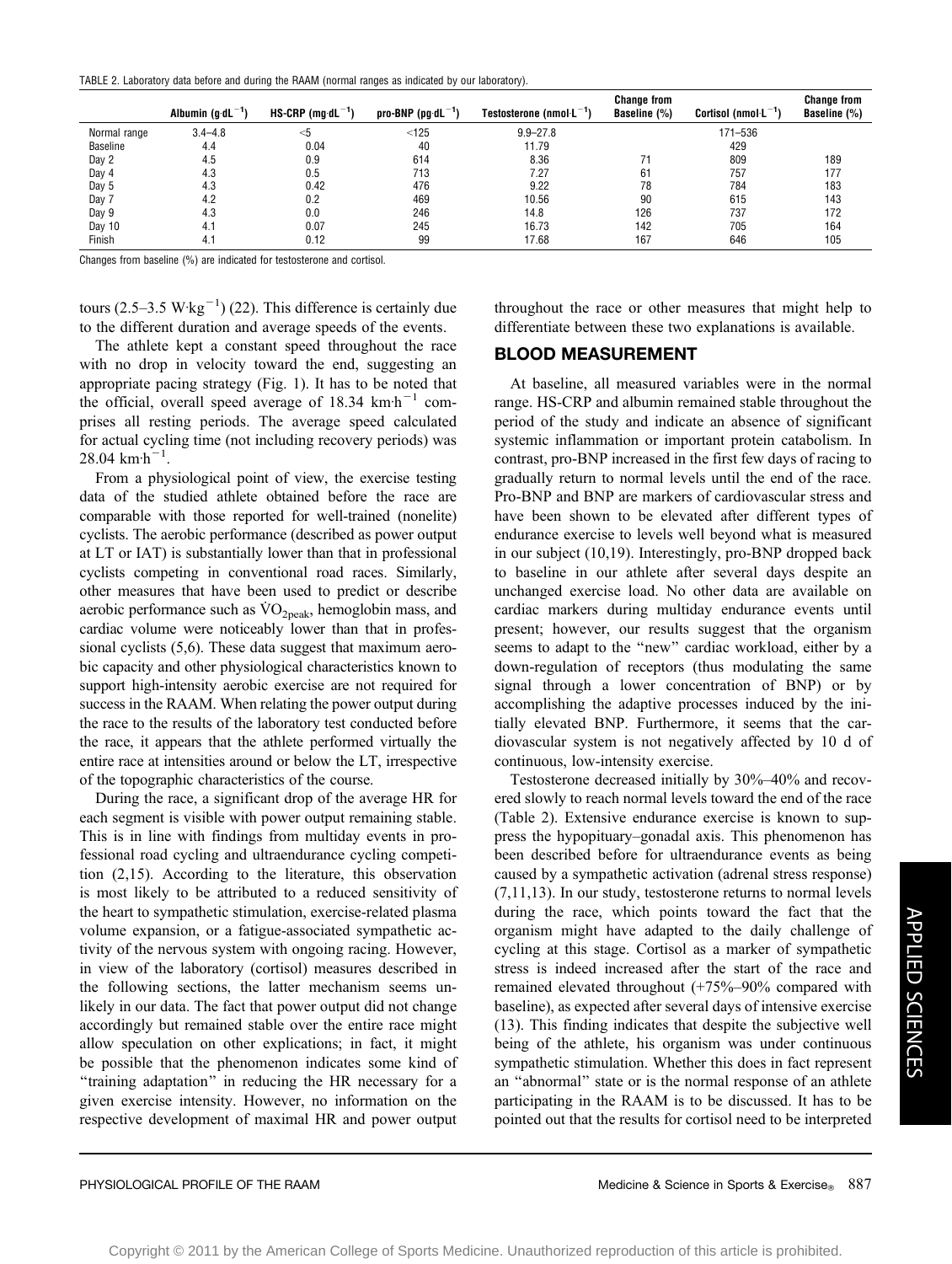with caution because cortisol levels are rather variable and prone to external confounders, especially considering the altered diurnal rhythm of the athlete.

# FATIGUE

There is an ongoing debate on the limits of performance for different types of endurance events (1). The limit is usually a function of energy expenditure defined through the intensity and the duration of an effort. Shorter events can be sustained at a higher intensity and vice versa. Event-adapted anticipatory regulation of exercise intensity is being discussed to play a major role in this context. The RAAM has been characterized as an extremely demanding endurance cycling event (16). However, as demonstrated by our power output and laboratory test data, the intensity at which the RAAM was performed is low. As with many ultraendurance events, it appears that it is the total duration that is challenging and not the exercise intensity, which is relatively mild compared with other competitive cycling events. Athletes usually ''pace'' their race speed for an event on the basis of information they obtain either consciously (through experience) or subconsciously (through feedback on the state of their organs, energy supplies, etc.). The data collected in this case study suggest that nearly even pacing was adopted over the entire duration of the event. This pacing strategy was likely influenced by planning (race goals), previous training, and feedback during the event. This is compatible with the prediction of the complex regulation model of Noakes et al. (17), which suggests that the pacing strategy is chosen by the subconscious brain to insure that a homeostatic failure does not occur. Interestingly, it seems that during the race, training-like adaptations in several systems occurred, which allowed the athlete to subjectively improve his performance during the race and to avoid significant fatigue. This is illustrated by our hormonal data (pro-BNP and testosterone), the reduction in HR, and the fact that the athlete, at the finish of the RAAM, reported to be able to carry on at the given rhythm without being overly tired. As the performance standard was maintained, it is unlikely that these physiological responses are representative of ''excessive stress'' or overtraining.

# **STRATEGY**

Contrasting other RAAM riders who have been reported to ride as long as possible to cover as much distance as possible in a given time and face severe sleep deprivation, the studied athlete used a different riding strategy. As pictured in Figure 1, regular breaks were scheduled to allow a certain level of recovery (total break time 91 h with 45 h of sleep). Thereby, the subject was able to cycle faster and to

#### **REFERENCES**

- 1. Abbiss CR, Laursen PB. Models to explain fatigue during prolonged endurance cycling. Sports Med. 2005;35:865–98.
- 2. Achten J, Jeukendrup AE. Heart rate monitoring: applications and limitations. Sports Med. 2003;33:517-38.

cover the same distance than his opponents despite less time in the saddle. Each riding segment was divided into two ''shifts'' separated by a short midday break with a 20 to 30-min nap. Between each segment, a longer break of approximately 7 h including an average of 4 h 32 min of sleep was respected. From a scientific point of view, human beings need between 6 and 8 h of sleep per day, with a large interindividual variability. It might therefore be speculated that our study subject was not in severe sleep deprivation during the race because he averaged a total daily sleeping time of approximately 5 h (midday nap  $+$  night sleep), which would be in line with the theory on fatigue outlined previously.

In summary, this case report demonstrates that the RAAM is a low-intensity endurance effort. The featured athlete of this case study performed an average of 141 W with a cadence of 69 rpm. Performance at this type of event cannot be assessed by conventional measures of exercise physiology because the physiological systems for energy and oxygen supply do not perform at their limits, highlighting the question which traits differentiate successful athletes in such events from their less successful competitors.

Persistent production of power output over the period of the race was associated with endocrine and biochemical changes, but in context of the perceptions and ability to maintain even pacing, these changes are likely ''normal'' or at least ''tolerable.'' Contrasting conventional racing strategies for the RAAM, which aim at minimizing sleep and maximizing ride time, our data demonstrate that by emphasizing regular recovery and sleep, such alternative strategy might lead to higher race speeds and an equally successful race. From a health perspective, this approach might be preferential as well because health risks arising from sleep deprivation are minimized. Furthermore, it raises the question of the extent to which sleep deprivation contributes to unnecessary fatigue in this race. However, further research is required to identify the best work–relief cycles, sleep patterns, and nutritional strategies for overall performance in ultraendruance challenges of more than 2–3 wk.

From a more general point of view, our case demonstrates that by challenging conventional pathways and by adopting an innovative strategy, alternative concepts might lead to the successful and easier accomplishment of certain tasks. This might apply to many areas of exercise physiology and training.

The results of the present study do not constitute endorsement by the American College of Sports Medicine.

3. Ahlgrim C, Pottgiesser T, Robinson N, Sottas PE, Ruecker G, Schumacher YO. Are 10 min of seating enough to guarantee stable haemoglobin and haematocrit readings for the athlete's biological passport? Int J Lab Hematol. 2010;32:506–11.

No funding was received for this work (from the National Institutes of Health, the Wellcome Trust, The Howard Hughes Medical Institute, or any others).